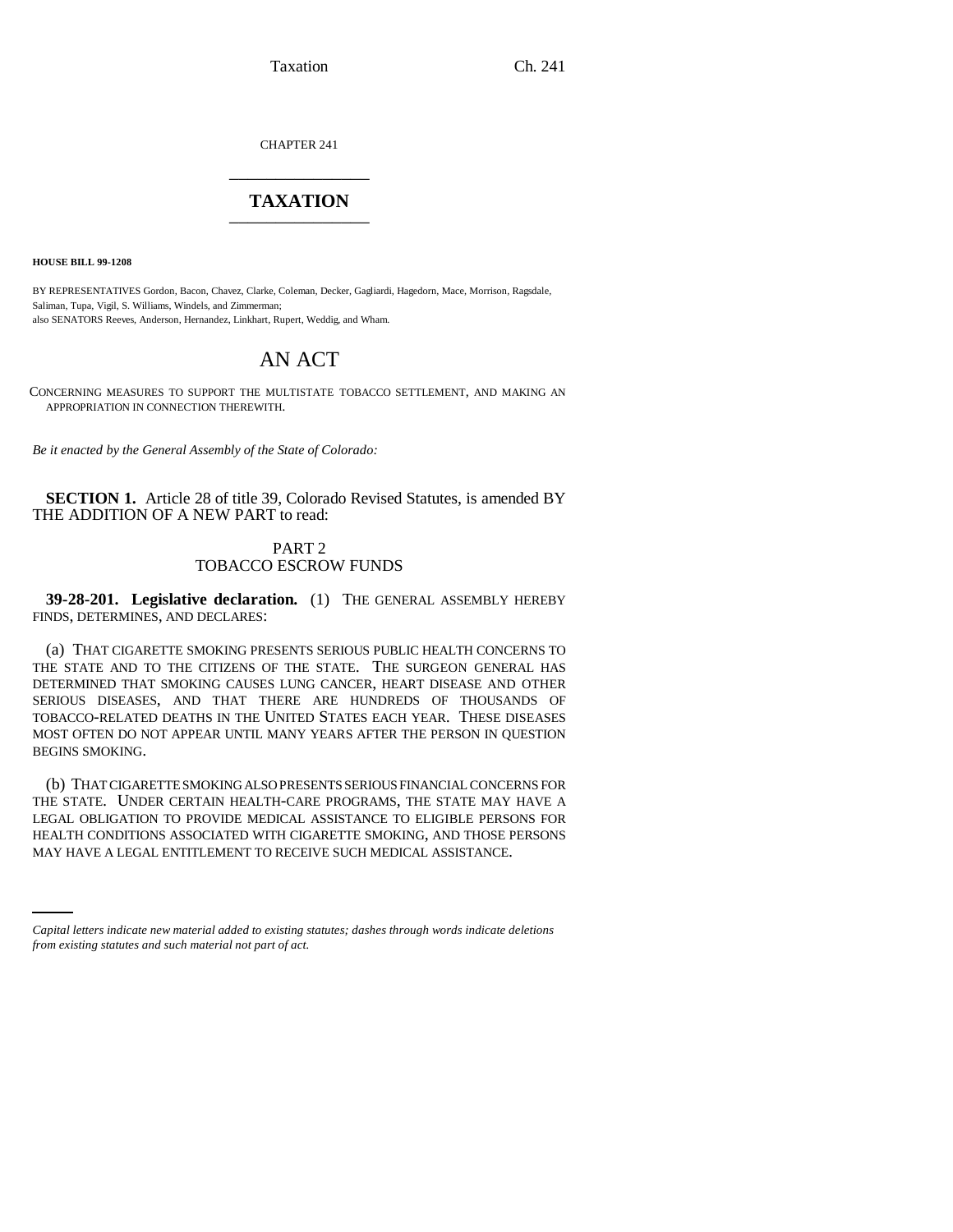#### Ch. 241 Taxation

(c) THAT UNDER THESE PROGRAMS, THE STATE PAYS MILLIONS OF DOLLARS EACH YEAR TO PROVIDE MEDICAL ASSISTANCE FOR THESE PERSONS FOR HEALTH CONDITIONS ASSOCIATED WITH CIGARETTE SMOKING.

(d) THAT IT IS THE POLICY OF THE STATE THAT FINANCIAL BURDENS IMPOSED ON THE STATE BY CIGARETTE SMOKING BE BORNE BY TOBACCO PRODUCT MANUFACTURERS RATHER THAN BY THE STATE TO THE EXTENT THAT SUCH MANUFACTURERS EITHER DETERMINE TO ENTER INTO A SETTLEMENT WITH THE STATE OR ARE FOUND CULPABLE BY THE COURTS.

(e) THAT ON NOVEMBER 23, 1998, LEADING UNITED STATES TOBACCO PRODUCT MANUFACTURERS ENTERED INTO A SETTLEMENT AGREEMENT, ENTITLED THE "MASTER SETTLEMENT AGREEMENT," WITH THE STATE. THE MASTER SETTLEMENT AGREEMENT OBLIGATES THESE MANUFACTURERS, IN RETURN FOR A RELEASE OF PAST, PRESENT AND CERTAIN FUTURE CLAIMS AGAINST THEM AS DESCRIBED THEREIN, TO PAY SUBSTANTIAL SUMS TO THE STATE, TIED IN PART TO THEIR VOLUME OF SALES; TO FUND A NATIONAL FOUNDATION DEVOTED TO THE INTERESTS OF PUBLIC HEALTH; AND TO MAKE SUBSTANTIAL CHANGES IN THEIR ADVERTISING AND MARKETING PRACTICES AND CORPORATE CULTURE, WITH THE INTENTION OF REDUCING UNDERAGE SMOKING.

(f) THAT IT WOULD BE CONTRARY TO THE POLICY OF THE STATE IF TOBACCO PRODUCT MANUFACTURERS WHO DETERMINE NOT TO ENTER INTO SUCH A SETTLEMENT COULD USE A RESULTING COST ADVANTAGE TO DERIVE LARGE, SHORT-TERM PROFITS IN THE YEARS BEFORE LIABILITY MAY ARISE WITHOUT ENSURING THAT THE STATE WILL HAVE AN EVENTUAL SOURCE OF RECOVERY FROM THEM IF THEY ARE PROVEN TO HAVE ACTED CULPABLY. IT IS THUS IN THE INTEREST OF THE STATE TO REQUIRE THAT SUCH MANUFACTURERS ESTABLISH A RESERVE FUND TO GUARANTEE A SOURCE OF COMPENSATION AND TO PREVENT SUCH MANUFACTURERS FROM DERIVING LARGE, SHORT-TERM PROFITS AND THEN BECOMING JUDGMENT-PROOF BEFORE LIABILITY MAY ARISE.

#### **39-28-202. Definitions.** AS USED IN THIS PART 2:

(1) "ADJUSTED FOR INFLATION" MEANS INCREASED IN ACCORDANCE WITH THE FORMULA FOR INFLATION ADJUSTMENT SET FORTH IN EXHIBIT C TO THE MASTER SETTLEMENT AGREEMENT.

(2) "AFFILIATE" MEANS A PERSON WHO DIRECTLY OR INDIRECTLY OWNS OR CONTROLS, IS OWNED OR CONTROLLED BY, OR IS UNDER COMMON OWNERSHIP OR CONTROL WITH, ANOTHER PERSON. SOLELY FOR PURPOSES OF THIS DEFINITION, THE TERMS "OWNS," "IS OWNED," AND "OWNERSHIP" MEAN OWNERSHIP OF AN EQUITY INTEREST, OR THE EQUIVALENT THEREOF, OF TEN PERCENT OR MORE, AND THE TERM "PERSON" MEANS AN INDIVIDUAL, PARTNERSHIP, COMMITTEE, ASSOCIATION, CORPORATION, OR ANY OTHER ORGANIZATION OR GROUP OF PERSONS.

(3) "ALLOCABLE SHARE" MEANS ALLOCABLE SHARE AS THAT TERM IS DEFINED IN THE MASTER SETTLEMENT AGREEMENT.

(4) (a) "CIGARETTE" MEANS ANY PRODUCT THAT CONTAINS NICOTINE, IS INTENDED TO BE BURNED OR HEATED UNDER ORDINARY CONDITIONS OF USE, AND CONSISTS OF OR CONTAINS: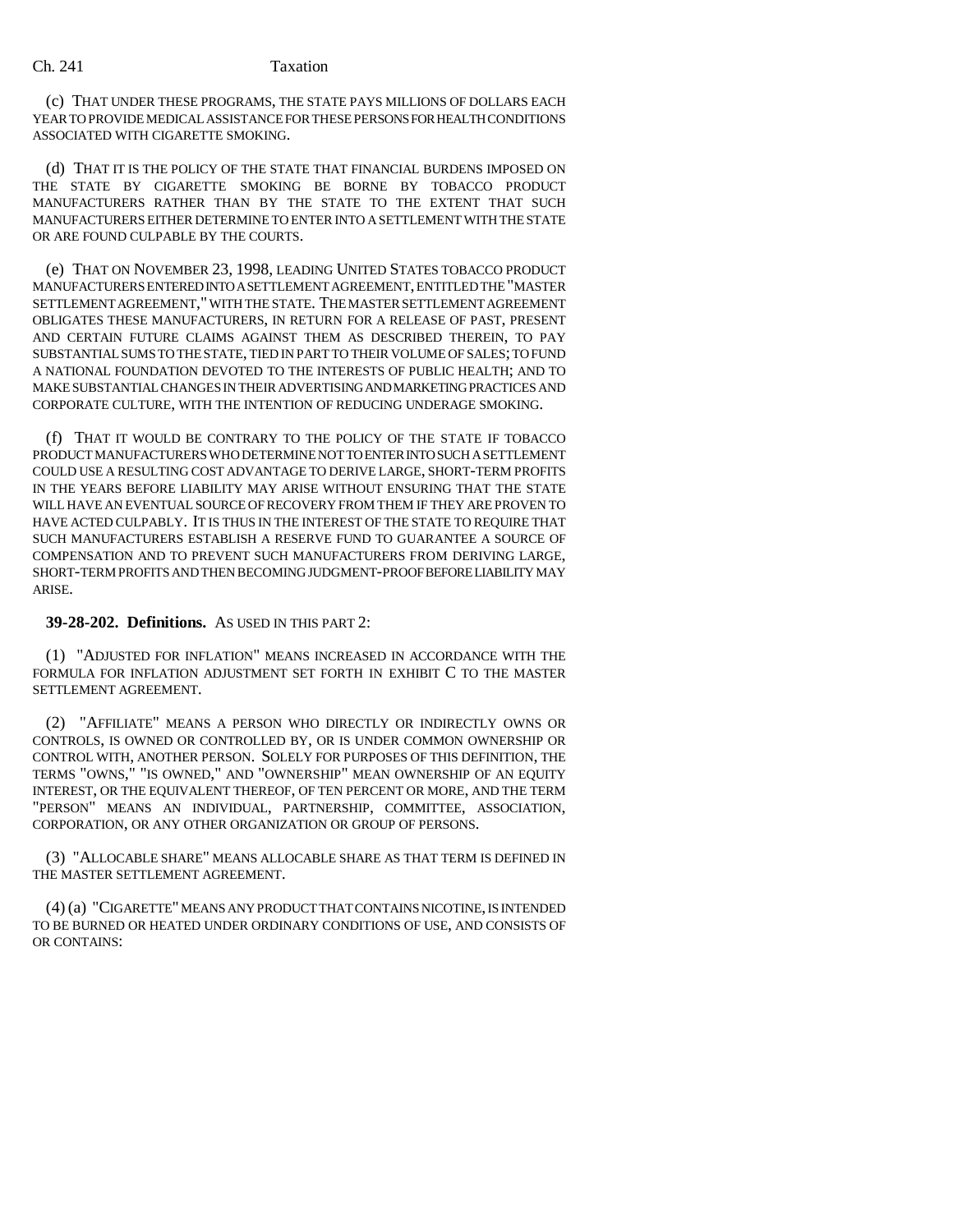(I) ANY ROLL OF TOBACCO WRAPPED IN PAPER OR IN ANY SUBSTANCE NOT CONTAINING TOBACCO; OR

(II) TOBACCO, IN ANY FORM, THAT IS FUNCTIONAL IN THE PRODUCT, WHICH, BECAUSE OF ITS APPEARANCE, THE TYPE OF TOBACCO USED IN THE FILLER, OR ITS PACKAGING AND LABELING, IS LIKELY TO BE OFFERED TO, OR PURCHASED BY, CONSUMERS AS A CIGARETTE; OR

(III) ANY ROLL OF TOBACCO WRAPPED IN ANY SUBSTANCE CONTAINING TOBACCO THAT, BECAUSE OF ITS APPEARANCE, THE TYPE OF TOBACCO USED IN THE FILLER, OR ITS PACKAGING AND LABELING, IS LIKELY TO BE OFFERED TO, OR PURCHASED BY, CONSUMERS AS A CIGARETTE DESCRIBED IN SUBPARAGRAPH (I) OF THIS PARAGRAPH (a).

(b) THE TERM "CIGARETTE" INCLUDES ROLL-YOUR-OWN, I.E., ANY TOBACCO THAT, BECAUSE OF ITS APPEARANCE, TYPE, PACKAGING, OR LABELING, IS SUITABLE FOR USE AND LIKELY TO BE OFFERED TO, OR PURCHASED BY, CONSUMERS AS TOBACCO FOR MAKING CIGARETTES.

(c) FOR PURPOSES OF THIS DEFINITION OF "CIGARETTES", 0.09 OUNCES OF ROLL-YOUR-OWN TOBACCO SHALL CONSTITUTE ONE INDIVIDUAL "CIGARETTE".

(5) "MASTER SETTLEMENT AGREEMENT" MEANS THE SETTLEMENT AGREEMENT AND RELATED DOCUMENTS DATED NOVEMBER 23,1998, ENTERED INTO BY THE STATE AND LEADING UNITED STATES TOBACCO PRODUCT MANUFACTURERS AND ATTACHED AS EXHIBIT A TO THE CONSENT DECREE APPROVED BY THE DISTRICT COURT FOR THE CITY AND COUNTY OF DENVER ON NOVEMBER 25, 1998, IN CIVIL ACTION NO. 97CV3432.

(6) "QUALIFIED ESCROW FUND" MEANS AN ESCROW ARRANGEMENT WITH A FEDERALLY OR STATE CHARTERED FINANCIAL INSTITUTION HAVING NO AFFILIATION WITH ANY TOBACCO PRODUCT MANUFACTURER AND HAVING ASSETS OF AT LEAST ONE BILLION DOLLARS, WHERE SUCH ARRANGEMENT REQUIRES THAT SUCH FINANCIAL INSTITUTION HOLD THE ESCROWED FUNDS' PRINCIPAL FOR THE BENEFIT OF RELEASING PARTIES AND PROHIBITS THE TOBACCO PRODUCT MANUFACTURER PLACING THE FUNDS INTO ESCROW FROM USING, ACCESSING, OR DIRECTING THE USE OF THE FUNDS' PRINCIPAL EXCEPT AS CONSISTENT WITH SECTION 39-28-203 (2).

(7) "RELEASED CLAIMS" MEANS RELEASED CLAIMS AS THAT TERM IS DEFINED IN THE MASTER SETTLEMENT AGREEMENT.

(8) "RELEASING PARTIES" MEANS RELEASING PARTIES AS THAT TERM IS DEFINED IN THE MASTER SETTLEMENT AGREEMENT.

(9) (a) "TOBACCO PRODUCT MANUFACTURER" MEANS AN ENTITY THAT, AFTER THE EFFECTIVE DATE OF THIS SECTION, DIRECTLY AND NOT EXCLUSIVELY THROUGH ANY AFFILIATE:

(I) MANUFACTURES ANYWHERE CIGARETTES WHICH THE MANUFACTURER INTENDS TO BE SOLD IN THE UNITED STATES, INCLUDING CIGARETTES INTENDED TO BE SOLD IN THE UNITED STATES THROUGH AN IMPORTER; PROVIDED, HOWEVER, THAT AN ENTITY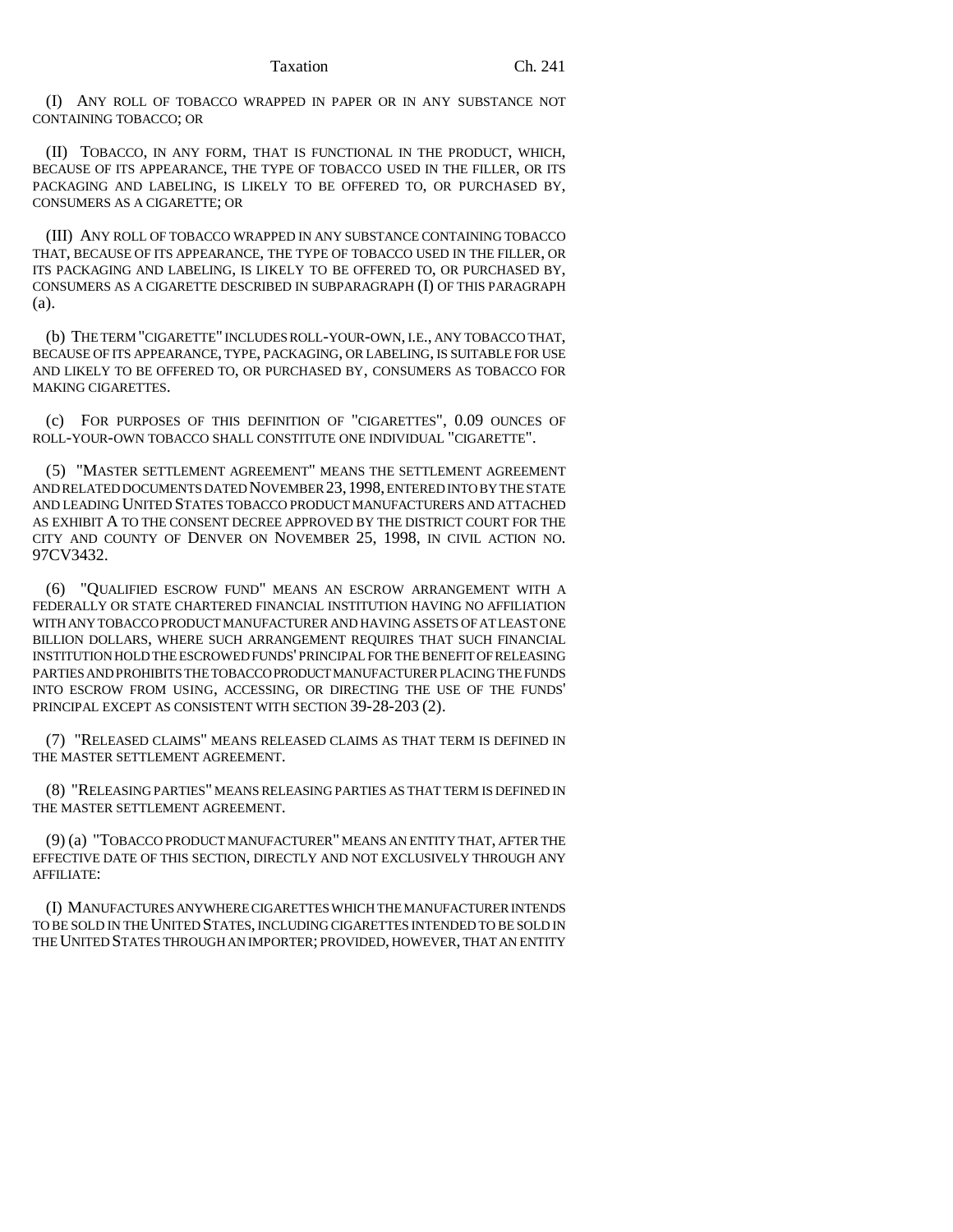#### Ch. 241 Taxation

THAT MANUFACTURES CIGARETTES THAT IT INTENDS TO BE SOLD IN THE UNITED STATES SHALL NOT BE CONSIDERED A TOBACCO PRODUCT MANUFACTURER UNDER THIS SUBSECTION (9) (a) IF:

(A) SUCH CIGARETTES ARE SOLD IN THE UNITED STATES EXCLUSIVELY THROUGH AN IMPORTER THAT IS AN ORIGINAL PARTICIPATING MANUFACTURER, AS THAT TERM IS DEFINED IN THE MASTER SETTLEMENT AGREEMENT, THAT WILL BE RESPONSIBLE FOR THE PAYMENTS UNDER THE MASTER SETTLEMENT AGREEMENT WITH RESPECT TO SUCH CIGARETTES AS A RESULT OF THE PROVISIONS OF SUBSECTION II(mm) OF THE MASTER SETTLEMENT AGREEMENT AND THAT PAYS THE TAXES SPECIFIED IN SECTION  $II(z)$  OF THE MASTER SETTLEMENT AGREEMENT; AND

(B) THE MANUFACTURER OF SUCH CIGARETTES DOES NOT MARKET OR ADVERTISE SUCH CIGARETTES IN THE UNITED STATES;

(II) IS THE FIRST PURCHASER ANYWHERE FOR RESALE IN THE UNITED STATES OF CIGARETTES MANUFACTURED ANYWHERE THAT THE MANUFACTURER DOES NOT INTEND TO BE SOLD IN THE UNITED STATES; OR

(III) BECOMES A SUCCESSOR OF AN ENTITY DESCRIBED IN SUBPARAGRAPH (I) OR (II) OF THIS PARAGRAPH (a).

(b) "TOBACCO PRODUCT MANUFACTURER" DOES NOT INCLUDE AN AFFILIATE OF A TOBACCO PRODUCT MANUFACTURER UNLESS SUCH AFFILIATE ITSELF FALLS WITHIN SUBPARAGRAPHS (I) THROUGH (III) OF PARAGRAPH (a) OF THIS SUBSECTION (9).

(10) "UNITS SOLD" MEANS THE NUMBER OF INDIVIDUAL CIGARETTES SOLD IN THE STATE BY THE APPLICABLE TOBACCO PRODUCT MANUFACTURER, WHETHER DIRECTLY OR THROUGH A DISTRIBUTOR, RETAILER, OR SIMILAR INTERMEDIARY OR INTERMEDIARIES, DURING THE YEAR IN QUESTION, AS MEASURED BY EXCISE TAXES COLLECTED BY THE STATE ON CONTAINERS OF ROLL-YOUR-OWN TOBACCO, AND ON PACKS OF CIGARETTES BEARING THE EXCISE TAX STAMP OF THE STATE. THE DEPARTMENT SHALL PROMULGATE SUCH RULES AS ARE NECESSARY TO ASCERTAIN THE AMOUNT OF STATE EXCISE TAX PAID ON THE CIGARETTES OF SUCH TOBACCO PRODUCT MANUFACTURER FOR EACH YEAR.

**39-28-203. Requirements.** ANY TOBACCO PRODUCT MANUFACTURER SELLING CIGARETTES TO CONSUMERS WITHIN THE STATE, WHETHER DIRECTLY OR THROUGH A DISTRIBUTOR, RETAILER, OR SIMILAR INTERMEDIARY OR INTERMEDIARIES, AFTER THE EFFECTIVE DATE OF THIS SECTION SHALL EITHER:

(1) BECOME A PARTICIPATING MANUFACTURER AS THAT TERM IS DEFINED IN SECTION II(jj) OF THE MASTER SETTLEMENT AGREEMENT AND GENERALLY PERFORM ITS FINANCIAL OBLIGATIONS UNDER THE MASTER SETTLEMENT AGREEMENT; OR

(2) (a) PLACE INTO A QUALIFIED ESCROW FUND BY APRIL 15 OF THE YEAR FOLLOWING THE YEAR IN QUESTION THE FOLLOWING AMOUNTS AS SUCH AMOUNTS ARE ADJUSTED FOR INFLATION:

(I) 1999: \$.0094241 PER UNIT SOLD AFTER THE EFFECTIVE DATE OF THIS PART 2;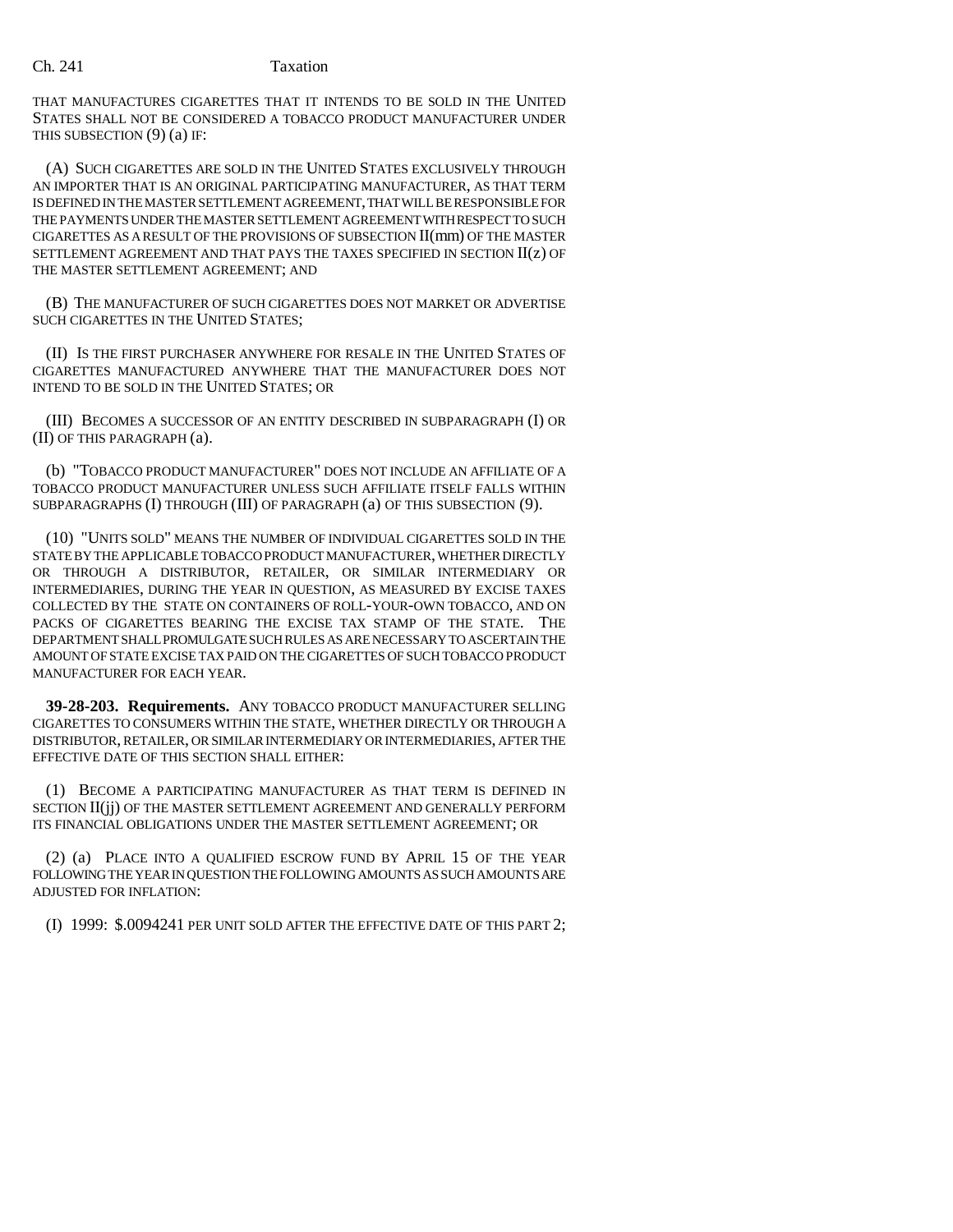(II) 2000: \$.0104712 PER UNIT SOLD;

(III) FOR EACH OF 2001 AND 2002: \$.0136125 PER UNIT SOLD;

(IV) FOR EACH OF 2003 THROUGH 2006: \$.0167539 PER UNIT SOLD;

(V) FOR EACH OF 2007 AND EACH YEAR THEREAFTER: \$.0188482 PER UNIT SOLD.

(b) A TOBACCO PRODUCT MANUFACTURER THAT PLACES FUNDS INTO ESCROW PURSUANT TO SUBSECTION (2) (a) OF THIS SECTION SHALL RECEIVE THE INTEREST OR OTHER APPRECIATION ON SUCH FUNDS AS EARNED. SUCH FUNDS THEMSELVES SHALL BE RELEASED FROM ESCROW ONLY UNDER THE FOLLOWING CIRCUMSTANCES:

(I) TO PAY A JUDGMENT OR SETTLEMENT ON ANY RELEASED CLAIM BROUGHT AGAINST SUCH TOBACCO PRODUCT MANUFACTURER BY THE STATE OR ANY RELEASING PARTY LOCATED OR RESIDING IN THE STATE. FUNDS SHALL BE RELEASED FROM ESCROW UNDER THIS SUBPARAGRAPH (I):

(A) IN THE ORDER IN WHICH THEY WERE PLACED INTO ESCROW; AND

(B) ONLY TO THE EXTENT AND AT THE TIME NECESSARY TO MAKE PAYMENTS REQUIRED UNDER SUCH JUDGMENT OR SETTLEMENT;

(II) TO THE EXTENT THAT A TOBACCO PRODUCT MANUFACTURER ESTABLISHES THAT THE AMOUNT IT WAS REQUIRED TO PLACE INTO ESCROW IN A PARTICULAR YEAR WAS GREATER THAN THE STATE'S ALLOCABLE SHARE OF THE TOTAL PAYMENTS THAT SUCH MANUFACTURER WOULD HAVE BEEN REQUIRED TO MAKE IN THAT YEAR UNDER THE MASTER SETTLEMENT AGREEMENT HAD IT BEEN A PARTICIPATING MANUFACTURER, AS SUCH PAYMENTS ARE DETERMINED PURSUANT TO SECTION IX(i)(2) OF THE MASTER SETTLEMENT AGREEMENT AND BEFORE ANY OF THE ADJUSTMENTS OR OFFSETS DESCRIBED IN SECTION  $IX(i)(3)$  OF THAT AGREEMENT OTHER THAN THE INFLATION ADJUSTMENT, THE EXCESS SHALL BE RELEASED FROM ESCROW AND REVERT BACK TO SUCH TOBACCO PRODUCT MANUFACTURER; OR

(III) TO THE EXTENT NOT RELEASED FROM ESCROW UNDER SUBPARAGRAPH (I) OR (II) OF THIS PARAGRAPH (b), FUNDS SHALL BE RELEASED FROM ESCROW AND REVERT BACK TO SUCH TOBACCO PRODUCT MANUFACTURER TWENTY-FIVE YEARS AFTER THE DATE ON WHICH THE FUNDS WERE PLACED INTO ESCROW.

(c) (I) EACH TOBACCO PRODUCT MANUFACTURER THAT ELECTS TO PLACE FUNDS INTO ESCROW PURSUANT TO THIS SUBSECTION (2) SHALL ANNUALLY CERTIFY TO THE ATTORNEY GENERAL THAT IT IS IN COMPLIANCE WITH THIS SUBSECTION (2). THE ATTORNEY GENERAL MAY BRING A CIVIL ACTION ON BEHALF OF THE STATE AGAINST ANY TOBACCO PRODUCT MANUFACTURER THAT FAILS TO PLACE INTO ESCROW THE FUNDS REQUIRED UNDER THIS SECTION. ANY TOBACCO PRODUCT MANUFACTURER THAT FAILS IN ANY YEAR TO PLACE INTO ESCROW THE FUNDS REQUIRED UNDER THIS SECTION SHALL:

(A) BE REQUIRED WITHIN FIFTEEN DAYS TO PLACE SUCH FUNDS INTO ESCROW AS SHALL BRING IT INTO COMPLIANCE WITH THIS SECTION. THE COURT, UPON A FINDING OF A VIOLATION OF THIS SUBSECTION (2), MAY IMPOSE A CIVIL PENALTY, TO BE PAID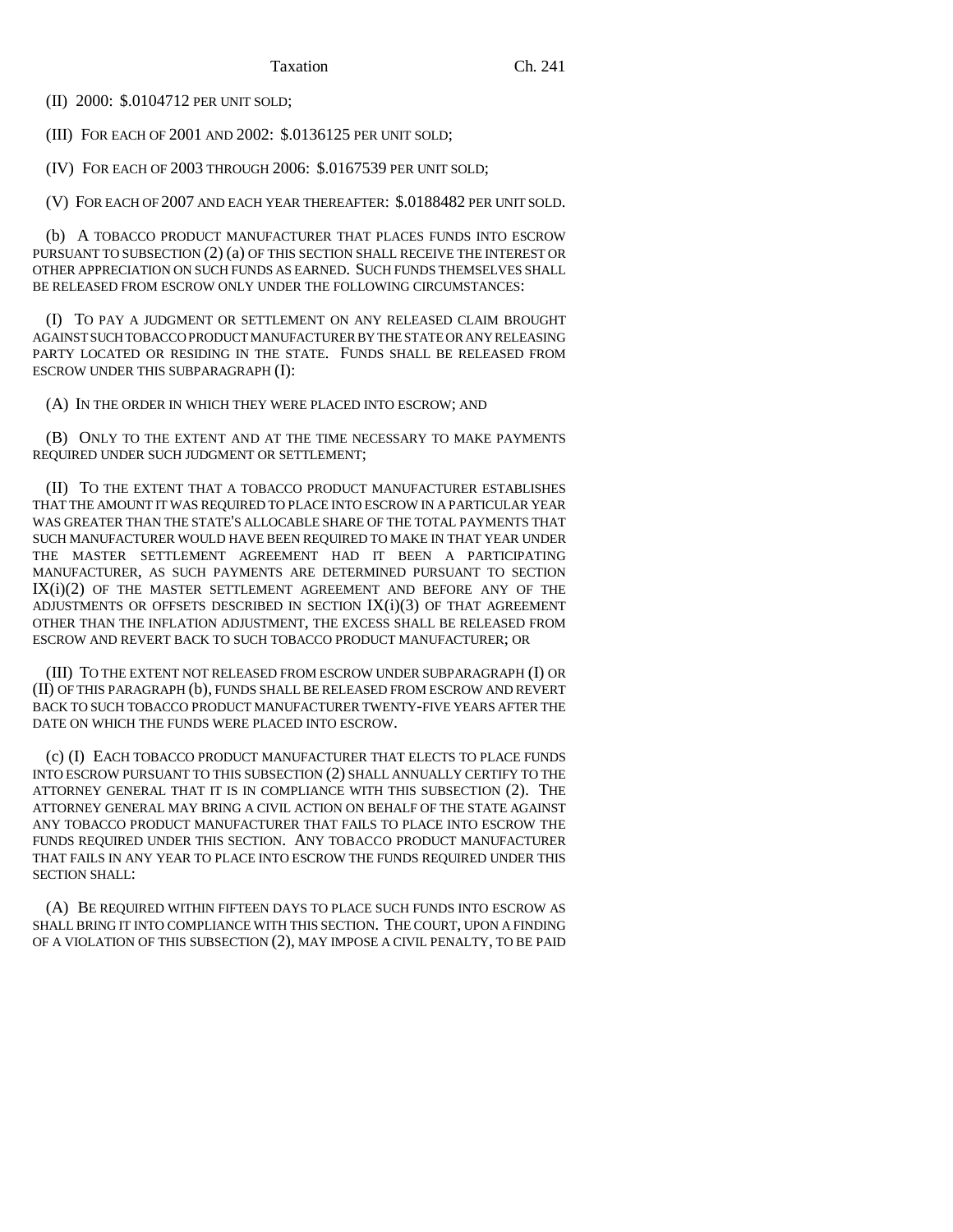TO THE GENERAL FUND OF THE STATE, IN AN AMOUNT NOT TO EXCEED FIVE PERCENT OF THE AMOUNT IMPROPERLY WITHHELD FROM ESCROW PER DAY OF THE VIOLATION AND IN A TOTAL AMOUNT NOT TO EXCEED ONE HUNDRED PERCENT OF THE ORIGINAL AMOUNT IMPROPERLY WITHHELD FROM ESCROW;

(B) IN THE CASE OF A KNOWING VIOLATION, BE REQUIRED WITHIN FIFTEEN DAYS TO PLACE SUCH FUNDS INTO ESCROW AS SHALL BRING IT INTO COMPLIANCE WITH THIS SECTION. THE COURT, UPON A FINDING OF A KNOWING VIOLATION OF THIS SUBSECTION (2), MAY IMPOSE A CIVIL PENALTY, TO BE PAID TO THE GENERAL FUND OF THE STATE, IN AN AMOUNT NOT TO EXCEED FIFTEEN PERCENT OF THE AMOUNT IMPROPERLY WITHHELD FROM ESCROW PER DAY OF THE VIOLATION AND IN A TOTAL AMOUNT NOT TO EXCEED THREE HUNDRED PERCENT OF THE ORIGINAL AMOUNT IMPROPERLY WITHHELD FROM ESCROW; AND

(C) IN THE CASE OF A SECOND OR SUBSEQUENT KNOWING VIOLATION, BE PROHIBITED FROM SELLING CIGARETTES TO CONSUMERS WITHIN THE STATE, WHETHER DIRECTLY OR THROUGH A DISTRIBUTOR, RETAILER, OR SIMILAR INTERMEDIARY OR INTERMEDIARIES, FOR A PERIOD NOT TO EXCEED TWO YEARS.

(II) EACH FAILURE TO MAKE AN ANNUAL DEPOSIT REQUIRED UNDER THIS SECTION SHALL CONSTITUTE A SEPARATE VIOLATION.

**SECTION 2. Appropriation - adjustments in the 1999 long bill.** (1) In addition to any other appropriation, there is hereby appropriated, out of any moneys in the general fund not otherwise appropriated, to the department of law, for the fiscal year beginning July 1, 1999, the sum of twenty-seven thousand six hundred forty-eight dollars (\$27,648) and 0.5 FTE, or so much thereof as may be necessary, for the implementation of this act.

(2) In addition to any other appropriation, there is hereby appropriated, out of any moneys in the general fund not otherwise appropriated, to the department of revenue, for the fiscal year beginning July 1, 1999, the sum of one hundred forty thousand eight hundred forty dollars (\$140,840), or so much thereof as may be necessary, for the implementation of this act.

(3) For the implementation of this act, appropriations made in the annual general appropriations act for the fiscal year beginning July 1, 1999, shall be adjusted as follows:

(a) The general fund appropriation to the capital construction fund outlined in section 3 (1) (f) is reduced by one hundred sixty-eight thousand four hundred eighty-eight dollars (\$168,488).

(b) The capital construction fund exempt appropriation to the department of transportation, construction projects, is reduced by one hundred sixty-eight thousand four hundred eighty-eight dollars (\$168,488).

**SECTION 3. Effective date - applicability.** This act shall take effect July 1, 1999, and shall apply to the sale of all cigarettes on or after said date.